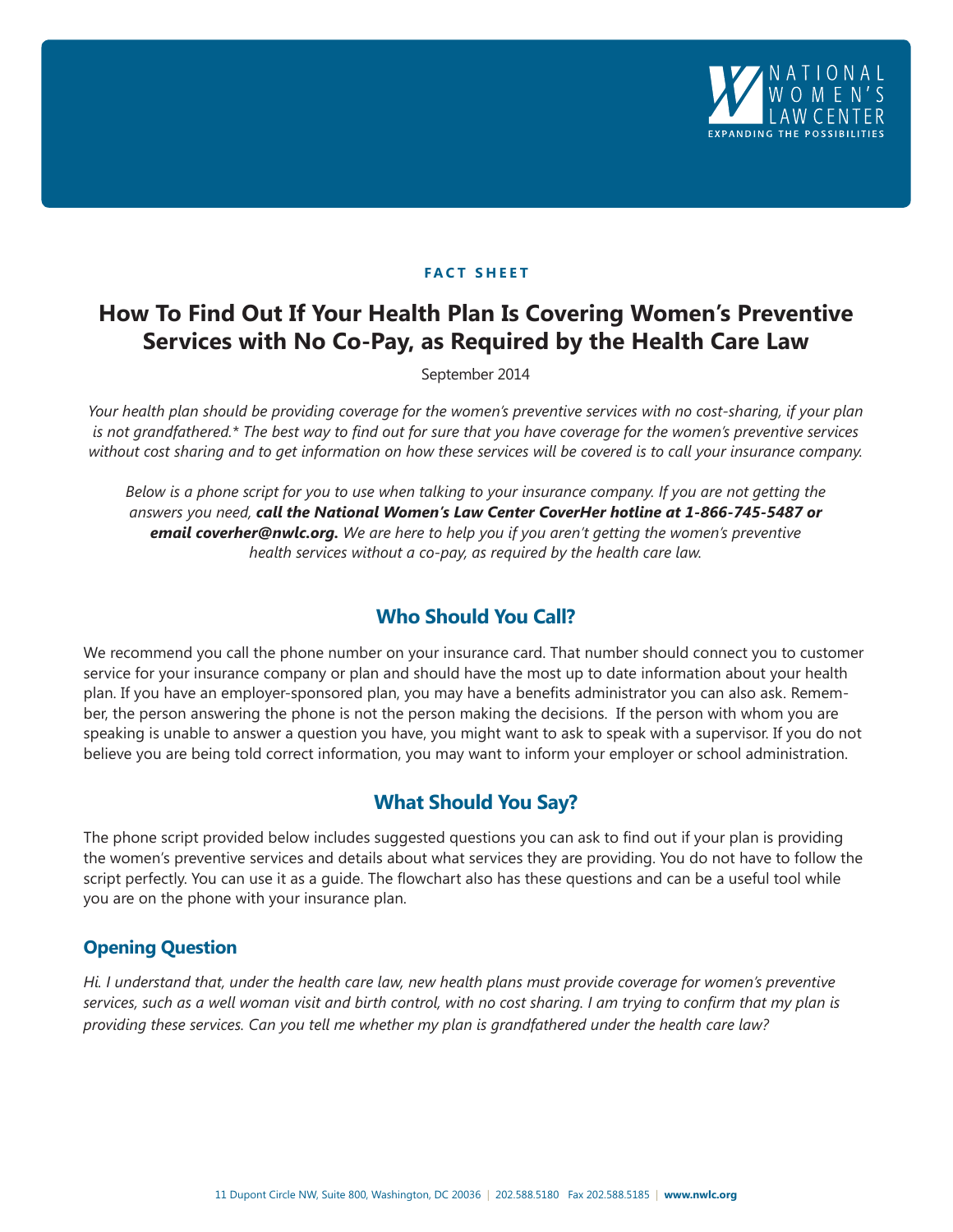#### **If the Plan is Not Grandfathered:**

If the representative says that the plan is not grandfathered:

Q: *That means the plan should be providing coverage for the women's preventive services without cost sharing. Is that correct?*

If the representative says **NO** (it will not provide coverage):

Q: *Do you know why the plan is not following the requirement?* Non-profit employers, schools, and universities that have a religious objection to providing contraceptive coverage do not have to provide it immediately.\* Self-funded student health plans do not have to comply with the preventive services requirement.

Follow-up question if your non-profit employer, school, or university has a religious objection to providing contraceptive coverage: *The temporary delay for employers with a religious objection only applies to contraceptive coverage. Can you confirm that I receive coverage for the other women's preventive health services, such as a well-woman visit?*

Follow-up question if the representative indicates that your student health plan is self-funded: *Do you know if the school is planning on offering coverage of any of the preventive health services without cost-sharing even though it is not required to?*

(If the representative you are speaking with is unable to answer these questions, you may want to ask to speak with a supervisor.)

If they remain firm that the plan is not providing the coverage then call us at **1-866-745-5487** or email **coverher@nwlc.org**.

If the representative says **YES** (it will provide coverage):

Q: *Do you have information on what services are covered with no cost-sharing?* 

You may want to ask about a particular service you plan to use. For example, you could ask:

*Is it possible to find out if a specific birth control pill will be covered without a co-pay? Can I see the formulary to know if prescriptions I use will be covered?*

*Can you tell me if all costs associated with the placement of an IUD are covered without co-pays, including doctor visits and the cost of the procedure?*

*Do you have details on how breastfeeding support and supplies will be covered?*

If the particular birth control method or other preventive service that you need is not being covered, then call us at **1-866-745-5487** or email **coverher@nwlc.org**.

### **If the Plan is Grandfathered:**

If the representative says that the plan is grandfathered:

Q: *Do you know if the plan will still be providing the women's preventive services without cost sharing?*

#### If the representative says **NO**:

Grandfathered plans do not have to provide the women's preventive services, so your plan does not have to provide these services. If you have employer-sponsored insurance, at the next open enrollment you can look at the materials to see if the plan becomes ungrandfathered or if there is another plan option.